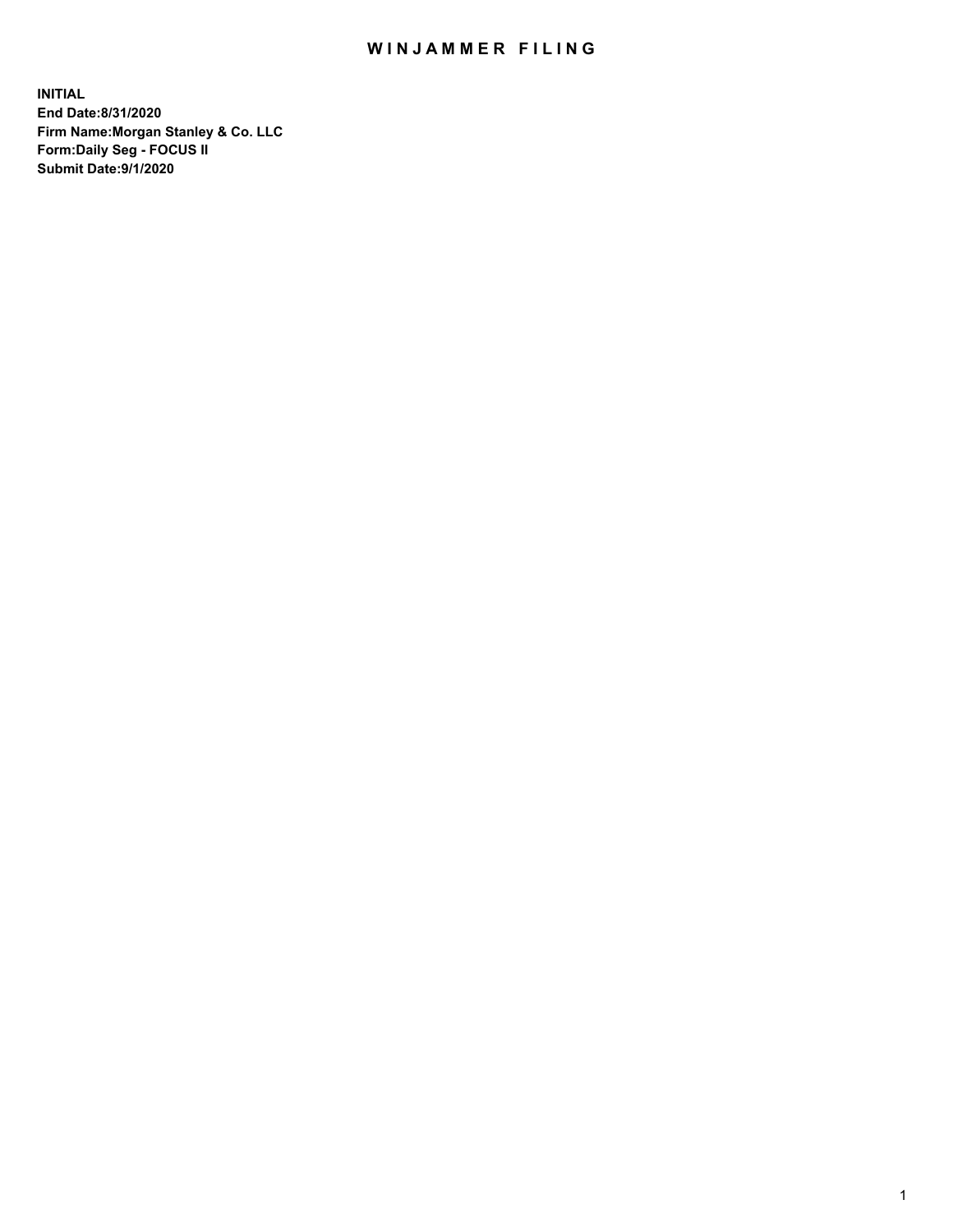**INITIAL End Date:8/31/2020 Firm Name:Morgan Stanley & Co. LLC Form:Daily Seg - FOCUS II Submit Date:9/1/2020 Daily Segregation - Cover Page**

| $-99.99$ and $-99.0$                                                                                                                                                                                                                                                                                                           |                                              |
|--------------------------------------------------------------------------------------------------------------------------------------------------------------------------------------------------------------------------------------------------------------------------------------------------------------------------------|----------------------------------------------|
| Name of Company                                                                                                                                                                                                                                                                                                                | <b>Morgan Stanley &amp; Co. LLC</b>          |
| <b>Contact Name</b>                                                                                                                                                                                                                                                                                                            | <b>Ikram Shah</b>                            |
| <b>Contact Phone Number</b>                                                                                                                                                                                                                                                                                                    | 212-276-0963                                 |
| <b>Contact Email Address</b>                                                                                                                                                                                                                                                                                                   | Ikram.shah@morganstanley.com                 |
| FCM's Customer Segregated Funds Residual Interest Target (choose one):<br>a. Minimum dollar amount: ; or<br>b. Minimum percentage of customer segregated funds required:% ; or<br>c. Dollar amount range between: and; or<br>d. Percentage range of customer segregated funds required between: % and %.                       | 235,000,000<br><u>0</u><br><u>0 0</u><br>0 Q |
| FCM's Customer Secured Amount Funds Residual Interest Target (choose one):<br>a. Minimum dollar amount: ; or<br>b. Minimum percentage of customer secured funds required:%; or<br>c. Dollar amount range between: and; or<br>d. Percentage range of customer secured funds required between:% and%.                            | 140,000,000<br><u>0</u><br><u>00</u><br>0 Q  |
| FCM's Cleared Swaps Customer Collateral Residual Interest Target (choose one):<br>a. Minimum dollar amount: ; or<br>b. Minimum percentage of cleared swaps customer collateral required:% ; or<br>c. Dollar amount range between: and; or<br>d. Percentage range of cleared swaps customer collateral required between:% and%. | 92,000,000<br><u>0</u><br><u>00</u><br>00    |

Attach supporting documents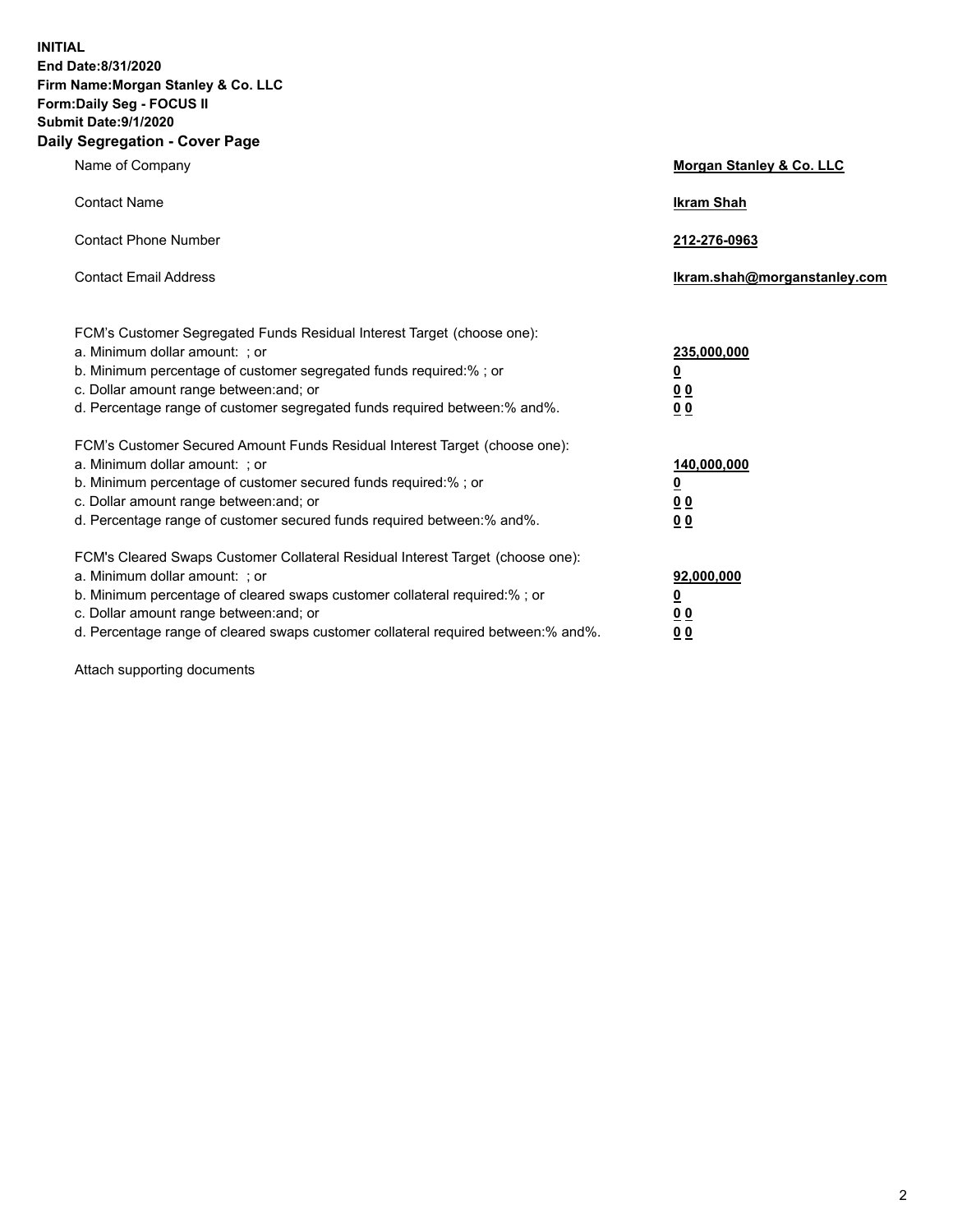|     | <b>INITIAL</b><br>End Date:8/31/2020<br>Firm Name: Morgan Stanley & Co. LLC<br>Form: Daily Seg - FOCUS II<br><b>Submit Date: 9/1/2020</b><br><b>Daily Segregation - Secured Amounts</b>                                 |                                                                  |
|-----|-------------------------------------------------------------------------------------------------------------------------------------------------------------------------------------------------------------------------|------------------------------------------------------------------|
|     |                                                                                                                                                                                                                         |                                                                  |
| 1.  | Foreign Futures and Foreign Options Secured Amounts<br>Amount required to be set aside pursuant to law, rule or regulation of a foreign<br>government or a rule of a self-regulatory organization authorized thereunder | $0$ [7305]                                                       |
|     | Net ledger balance - Foreign Futures and Foreign Option Trading - All Customers<br>A. Cash<br>B. Securities (at market)                                                                                                 | 3,880,801,019 [7315]<br>2,942,969,147 [7317]                     |
| 2.  | Net unrealized profit (loss) in open futures contracts traded on a foreign board of trade                                                                                                                               | 741,302,727 [7325]                                               |
| 3.  | Exchange traded options                                                                                                                                                                                                 |                                                                  |
|     | a. Market value of open option contracts purchased on a foreign board of trade                                                                                                                                          | <b>15,775,526</b> [7335]                                         |
|     | b. Market value of open contracts granted (sold) on a foreign board of trade                                                                                                                                            | $-24,411,957$ [7337]                                             |
| 4.  | Net equity (deficit) (add lines 1. 2. and 3.)                                                                                                                                                                           | 7,556,436,462 [7345]                                             |
| 5.  | Account liquidating to a deficit and account with a debit balances - gross amount<br>Less: amount offset by customer owned securities                                                                                   | 106,014,862 [7351]<br>-104,973,896 [7352] 1,040,966<br>[7354]    |
| 6.  | Amount required to be set aside as the secured amount - Net Liquidating Equity<br>Method (add lines 4 and 5)                                                                                                            | 7,557,477,428 [7355]                                             |
| 7.  | Greater of amount required to be set aside pursuant to foreign jurisdiction (above) or line<br>6.                                                                                                                       | 7,557,477,428 [7360]                                             |
|     | FUNDS DEPOSITED IN SEPARATE REGULATION 30.7 ACCOUNTS                                                                                                                                                                    |                                                                  |
| 1.  | Cash in banks                                                                                                                                                                                                           |                                                                  |
|     | A. Banks located in the United States<br>B. Other banks qualified under Regulation 30.7                                                                                                                                 | 316,160,222 [7500]<br>817,275,144 [7520] 1,133,435,366<br>[7530] |
| 2.  | Securities                                                                                                                                                                                                              |                                                                  |
|     | A. In safekeeping with banks located in the United States                                                                                                                                                               | 537,767,837 [7540]                                               |
|     | B. In safekeeping with other banks qualified under Regulation 30.7                                                                                                                                                      | 0 [7560] 537,767,837 [7570]                                      |
| 3.  | Equities with registered futures commission merchants                                                                                                                                                                   |                                                                  |
|     | A. Cash                                                                                                                                                                                                                 | 24,451,853 [7580]                                                |
|     | <b>B.</b> Securities                                                                                                                                                                                                    | $0$ [7590]                                                       |
|     | C. Unrealized gain (loss) on open futures contracts                                                                                                                                                                     | 3,773,723 [7600]                                                 |
|     | D. Value of long option contracts                                                                                                                                                                                       | $0$ [7610]                                                       |
|     | E. Value of short option contracts                                                                                                                                                                                      | 0 [7615] 28,225,576 [7620]                                       |
| 4.  | Amounts held by clearing organizations of foreign boards of trade                                                                                                                                                       |                                                                  |
|     | A. Cash                                                                                                                                                                                                                 | $0$ [7640]                                                       |
|     | <b>B.</b> Securities                                                                                                                                                                                                    | $0$ [7650]                                                       |
|     | C. Amount due to (from) clearing organization - daily variation                                                                                                                                                         | $0$ [7660]                                                       |
|     | D. Value of long option contracts                                                                                                                                                                                       | 0 [7670]                                                         |
|     | E. Value of short option contracts                                                                                                                                                                                      | 0 [7675] 0 [7680]                                                |
| 5.  | Amounts held by members of foreign boards of trade                                                                                                                                                                      |                                                                  |
|     | A. Cash                                                                                                                                                                                                                 | 2,940,624,628 [7700]                                             |
|     | <b>B.</b> Securities                                                                                                                                                                                                    | 2,405,201,311 [7710]                                             |
|     | C. Unrealized gain (loss) on open futures contracts                                                                                                                                                                     | 737,529,004 [7720]                                               |
|     | D. Value of long option contracts                                                                                                                                                                                       | 15,775,526 [7730]                                                |
|     | E. Value of short option contracts                                                                                                                                                                                      | -24,411,957 [7735] 6,074,718,512                                 |
|     |                                                                                                                                                                                                                         | $[7740]$                                                         |
| 6.  | Amounts with other depositories designated by a foreign board of trade                                                                                                                                                  | $0$ [7760]                                                       |
| 7.  | Segregated funds on hand                                                                                                                                                                                                | $0$ [7765]                                                       |
| 8.  | Total funds in separate section 30.7 accounts                                                                                                                                                                           | 7,774,147,291 [7770]                                             |
| 9.  | Excess (deficiency) Set Aside for Secured Amount (subtract line 7 Secured Statement<br>Page 1 from Line 8)                                                                                                              | 216,669,863 [7380]                                               |
| 10. | Management Target Amount for Excess funds in separate section 30.7 accounts                                                                                                                                             | 140,000,000 [7780]                                               |

11. Excess (deficiency) funds in separate 30.7 accounts over (under) Management Target **76,669,863** [7785]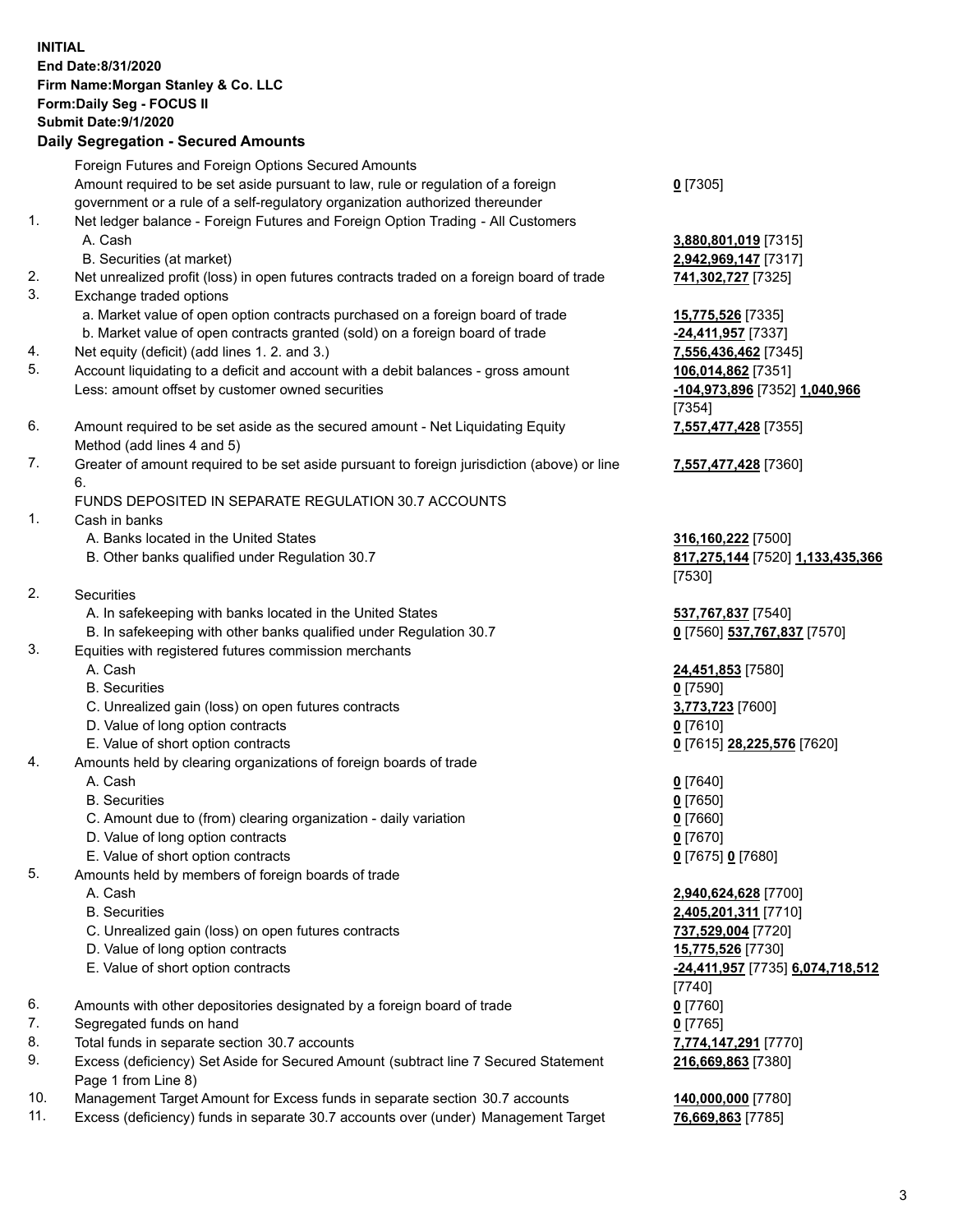**INITIAL End Date:8/31/2020 Firm Name:Morgan Stanley & Co. LLC Form:Daily Seg - FOCUS II Submit Date:9/1/2020 Daily Segregation - Segregation Statement** SEGREGATION REQUIREMENTS(Section 4d(2) of the CEAct) 1. Net ledger balance A. Cash **14,532,322,654** [7010] B. Securities (at market) **8,906,892,082** [7020] 2. Net unrealized profit (loss) in open futures contracts traded on a contract market **3,263,923,569** [7030] 3. Exchange traded options A. Add market value of open option contracts purchased on a contract market **591,753,970** [7032] B. Deduct market value of open option contracts granted (sold) on a contract market **-478,104,720** [7033] 4. Net equity (deficit) (add lines 1, 2 and 3) **26,816,787,555** [7040] 5. Accounts liquidating to a deficit and accounts with debit balances - gross amount **321,945,500** [7045] Less: amount offset by customer securities **-320,944,423** [7047] **1,001,077** [7050] 6. Amount required to be segregated (add lines 4 and 5) **26,817,788,632** [7060] FUNDS IN SEGREGATED ACCOUNTS 7. Deposited in segregated funds bank accounts A. Cash **4,213,255,767** [7070] B. Securities representing investments of customers' funds (at market) **0** [7080] C. Securities held for particular customers or option customers in lieu of cash (at market) **1,083,014,856** [7090] 8. Margins on deposit with derivatives clearing organizations of contract markets A. Cash **13,949,017,699** [7100] B. Securities representing investments of customers' funds (at market) **0** [7110] C. Securities held for particular customers or option customers in lieu of cash (at market) **7,823,877,226** [7120] 9. Net settlement from (to) derivatives clearing organizations of contract markets **8,564,388** [7130] 10. Exchange traded options A. Value of open long option contracts **591,753,970** [7132] B. Value of open short option contracts **-478,104,720** [7133] 11. Net equities with other FCMs A. Net liquidating equity **13,437,590** [7140] B. Securities representing investments of customers' funds (at market) **0** [7160] C. Securities held for particular customers or option customers in lieu of cash (at market) **0** [7170] 12. Segregated funds on hand **0** [7150] 13. Total amount in segregation (add lines 7 through 12) **27,204,816,776** [7180] 14. Excess (deficiency) funds in segregation (subtract line 6 from line 13) **387,028,144** [7190] 15. Management Target Amount for Excess funds in segregation **235,000,000** [7194]

16. Excess (deficiency) funds in segregation over (under) Management Target Amount Excess

**152,028,144** [7198]